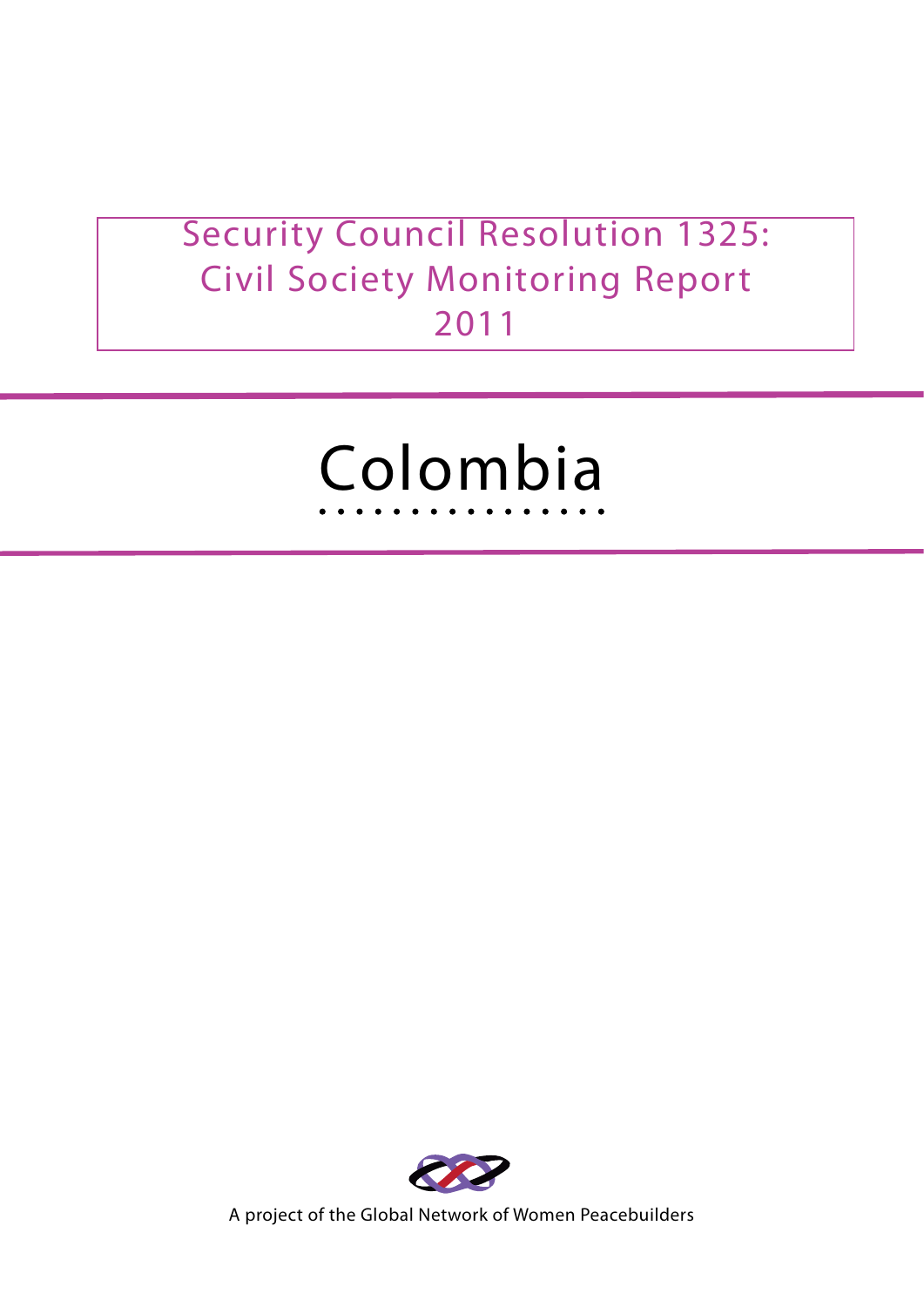## of Colombia (Autodefensas Unidas

overnment for emerging criminal gangs e the same methods, targets and individuals amilitary groups such as the AUC

nference (Conferencia Interamericana de

paration and Reconciliation (Comisión

lational Conference (Conferencia Nacional de

conomical Action Reaserch (Corporación de al y Económica)

en's Network (RNM)

ny (Ejército de Liberación Nacional)

orces of Colombia (Fuerzas Armadas

290

Imiciativa de Mujeres por la Paz)

(Liga de Mujeres Desplazadas),

Peace and Liberty (Liga de Muieres por la Paz

ation (Misión de Observación Electoral)

nsejo Nacional de Paz)

tates (Organización de Estados Americanos),

(Red Nacional de Mujeres)

outh (Unidad de Integraciòn del Sur)

# The Republic of Colombia

#### Researchers and Authors:

Working Group for the Advocacy and implementation of UNSCR 1325 and related resolutions in Colombia composed of: National Women's Network (Red Nacional de Mujeres (RNM)) Women's Initiative for Peace (Iniciativa de Mujeres por la Paz (IMP), Dejusticia, Displaced Women's League (Liga de Mujeres Desplazadas), Women's Peace League for Peace and Liberty (Liga de Mujeres por la Paz y la libertad (LIMPAL)); Afro Colombian Women´s National Conference (Conferencia Nacional de Mujeres Afro Colombianas (CNOA)).

Acknowledgments: Red Nacional Mujeres, a member of the Global Network of Women Peacebuilders wish to thank the organizations who participated in the monitoring of 1325 implementation in Colombia: Mesa Departamental de Mujeres de Nariño; CRIC- ACIM; Red de Mujeres del Cauca; Iniciativa de Mujeres por la Paz; Planeta Paz; Red de mujeres Magdalena Medio; PCN-Nariño; Red de Mujeres Desplazadas del Meta; Red de empoderamiento de mujeres de Bolívar; CIASE (Corporación de Investigación y Acción Social y Económica Plataforma de Organizaciones sociales; Liga de Mujeres; Plataforma de Organizaciones Sociales; Confluencia Departamental de Organizaciones de Mujeres de Palmira ; Guaty Yina Iku (Todas las Mujeres Arhuacas); INFOGENERO and Red Ecumenica de mujeres por la Paz, Mujeres Paz Pan y Vida. Red Nacional de Mujeres and its partner organizations give special thanks to Vanessa Liévano for the translation and verification of data.

> We also thank Cordaid, UN Women and the Global Network of Women Peacebuilders for the financial and political support and the special technical advice and for initiating this project and all the guidance.

The Colombian armed conflict arose because of political exclusion and economic and social inequalities. This conflict has been going on for over 40 years and in the last 20 years the armed actors have multiplied,<sup>1</sup> involving various armed groups that differ in size, means and war tactics. As a result, the conflict has degraded into violence, due to the fact that it has become harmful to the mind, it has permeated culture, ethics and morals of the Colombian society particularly women, children and youth. Human rights violations have increased and there is a lack of application of International Humanitarian Law.<sup>2</sup>

The information in this report was gathered by CIASE (member of the RNM), IMP and the League of Displaced Women in 2010 and complemented with incomes from Dejusticia. The analysis of the data gathered was mainly done by the RNM in 2011.

# **List of Acronyms**

| <b>AUC</b>    | United Self-Defense Forces of<br>de Colombia)                                                           |
|---------------|---------------------------------------------------------------------------------------------------------|
| 'BACRIM'      | Abbreviation used by the gov<br>(Bandas Criminales) that use t<br>as those of demobilized parar         |
| <b>CIM</b>    | <b>Women's Inter-American Conf</b><br>Mujeres)                                                          |
| <b>CNRR</b>   | National Commission for Repa<br>Nacional de Reparación)                                                 |
| <b>CNOA</b>   | Afro Colombian Women's Nat<br>Mujeres Afro Colombianas                                                  |
| <b>CIASE</b>  | <b>Corporation of Social and Eco</b><br>Investigación y Acción Social<br>Part of de la National Women's |
| <b>ELN</b>    | The National Liberation Army                                                                            |
| <b>FARC</b>   | The Revolutionary Armed Fore<br>Revolucionarias de Colombia)                                            |
| <b>IMP</b>    | Women's Initiative for Peace (I                                                                         |
| <b>LMD</b>    | Displaced Women's League (L                                                                             |
| <b>LIMPAL</b> | Women's Peace League for Pe<br>y la libertad)                                                           |
| <b>MOE</b>    | <b>Mission for Electoral Observat</b>                                                                   |
| <b>NPC</b>    | National Peace Council (Conse                                                                           |
| <b>OEA</b>    | Organization of American Stat                                                                           |
| <b>RNM</b>    | National Women's Network (R                                                                             |
| <b>UNISUR</b> | Unity of integration of the sou                                                                         |

# **I. Women, Peace and Security profile**

#### **A. Nature of the Conflict**

The different forms of human rights violations being committed include homicide; personal injury; forced displacement; forced disappearances; sexual violence against women; use of anti-personnel landmines; and kidnapping and forced recruitment of children and youth to become combatants, messengers, informants, helpers in drug processing and drug couriers.

1 FARC-EP guerrillas and the National Liberation Army (ELN). New members of group post-demobilization of 2 Bejarano, AnaMaria. Lecture: Conflict and Peace in Colombia. Center for LatinAmerican Studies and the Colombia

paramilitaries, common criminals and drug cartels known by the name of BACRIMR Astrojos, ERPA, Urabeños, etc.) Working Group at the University of California, Berkeley, March 2001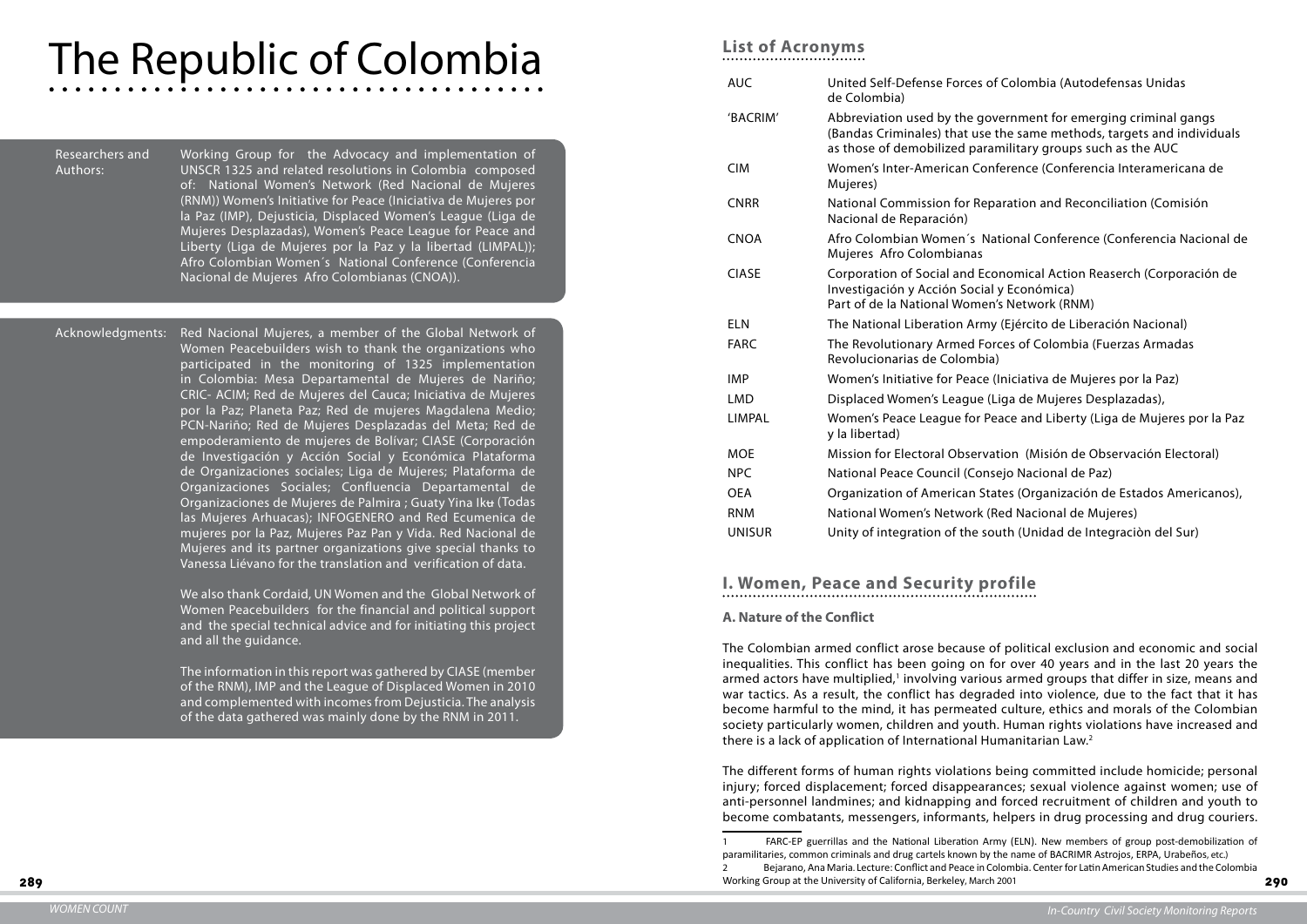292

Almost all armed groups are linked to illegal drug trafficking networks and this is one additional variable that makes this phenomenon more complex.

Currently, the two guerilla groups FARC and the  $ELN<sup>3</sup>$  continue to argue that armed confrontation is the way to solve the Colombian political, economic and social problems even though they find themselves in a difficult position due to the lack of social support and increasing military defeats. However, paramilitary groups - the illegal groups that collaborate with State security forces and are protected by corrupt politicians and other elites - intimidate and assassinate political and community leaders who demand democracy, peace and social changes. These paramilitary groups particularly target those who defend the rights of those who lost their land and property in the conflict because of forced displacement and land expropriation. Another actor that has appeared in the last three years is the BACRIM (Bandas Criminales). This is a group that is involved in kidnapping, killings, land grabbing and other criminal activities. The BACRIM is composed of former members of the United Self-Defense Forces of Colombia - Autodefensas Unidas de Colombia (AUC) and in some cases former members of guerrilla groups. In the past few years, politicians, drug traffickers and paramilitaries have also formed alliances. They have assumed official positions in many municipalities, public entities, government agencies and Congress. During the second term of former President Alvaro Uribe (2006-2010), over 70 congressmen were investigated by the Supreme Court for alleged connections with paramilitary forces.

- • 15,817 homicides in 2009 and 15,459 in 2010;
- • 42 homicide victims in 2009 were civil society leaders and 3of them were women;
- 54 homicide victims in 2010 were civil society leaders and 9 of them were women.

- • in 2010 there were 39 massacres that claimed the lives of 183 individuals;
- in 2010 there were 1,150 mine explosions that harmed 167 people (16 of which were women); and
- $\cdot$  87,990 people displaced: 41,879 (48%) were men and 46,111 (52%) were women.

The different armed groups demand civilians to support them and when their demands are not met, they declare these civilians as their enemies. Often, civilians are forced out of their lands and properties; women are sexually violated; and all armed actors are responsible for forced recruitment of children and adolescents within the conflict to be used as messengers, informants, cocaine processing assistants and spies. The UN Secretary General's report 2009 stated that an estimated 8,000 children were participating in illegal armed groups. This number could rise to 11,000 if reports from non-governmental entities such as *la coalición contra la vinculacion de niños y niñas al conflicto armada* were taken into account.

In addition, a number of people are threatened and killed and in some cases massacres are committed. Reports during 2002 and 2006 elections showed that some candidates where elected by threatening the voters.

During the period 2009-2010 the following cases of violence were reported:4

The significant number of murders of women leaders shows the intolerance that armed groups have regarding women´s participation in social organizations, as well as in the defense of victims' rights.

The data illustrates that displacement disproportionately affects women; and while there are more men who become victims of homicides, the number of women victims is also increasing.

4 Annual Human Rights Report 2010: http://www.derechoshumanos.gov.co/Observatorio/Paginas/Observatorio.aspx)

Other gender-based issues that affect women in a particular way is the precarious conditions of women workers and their big responsibilities toward their families. Women workers are also often subjected to domestic violence and discrimination.

#### **B. Impact of Conflict on Women**

Women are the primary victims of the violent actions perpetrated by armed actors. They have suffered physical and psychological violence, sexual violence, forced recruitment as combatants and forced displacement. For displaced people, economic poverty and lack of decent work are a constant denominator. Although the State provides financial packages as part of humanitarian assistance this aid is a welfare approach that barely covers basic needs. 52%<sup>5</sup> of the recipients of financial aid packages distributed by the government are women because they make up majority of surviving victims of armed conflicts. This has led many women to join civil society organizations where many of them also become leaders who are at the forefront of actions to claim their rights.

Armed conflict has also limited the access to social and economic rights leading young people, children and women to take part in illicit and criminal activities such as drug trafficking and forced prostitution.

According to data issued by the National Institute of Forensic Medicine from January to December 2009, there were 114 cases of sexual violence against women related to the armed conflict. In cases where the offender was known, 48% (55 cases) were attributed to government security forces; 4.4 % (5 cases) to paramilitary groups; and 5.3 % (6 cases) to guerrillas. The perpetrators of the remaining 48 cases (42.1 %) are unknown. This is one of the particular dynamics of the Colombian armed conflict.<sup>6</sup> Meanwhile, according to the reports from La Mesa Interinstitucional de Justicia y Paz and the Attorney General's Office, there were 716 cases of sexual violence from 2006 to 2011. Of these, there were 42 admissions of sexual offenses.

These women's rights violations and the continuing threats against women leaders and their organizations profoundly affect women's civil society actions. In recent years, the intimidation of women's organizations has increased. The 2009 report of the Office of the UN High Commissioner for Human Rights in Colombia confirmed that there was "an increase in intimidation and death threats against human rights advocates, social leaders, community and other marginalized groups." Many women's organizations have closed because of this.

As part of the election campaigns of 2001, there were 20 incidents in which 8 women candidates were killed, another 8 were threatened to death and 4 attacked by armed groups in the departments of Arauca, Meta, Antioquia, Cesar, Norte de Santander, Tolima, and Sucre. 7 In efforts to defend democracy within the internal armed conflict, civil society insists on finding ways through dialogue and negotiation as a means to achieve sustainable and lasting peace. The recognition of the internal armed conflict in Colombia by the government of Juan Manuel Santos and its expressed Armed conflict has also limited the access to social and economic rights leading young people, children and women to take part in illicit and criminal activities such as drug trafficking and forced prostitution.

6 Data source SISMA - " Institute of Forensic Medicine: Expert on sexological reports for alleged sexual crimes on fact and

<sup>3</sup> FARC and ELN were both founded in the 1960s, after a decade o political violence between the two main political parties (liberal and conservative). FARC was formed in 1965, bringing together communist militants and peasant groups. ELN was formed in 1964 by left-hand intellectuals, students and radical Catholics. Although ELN is more ideological than FARC, the two groups have similar programs: Both, fight for social justice. (Council of Foreign Relations FARC, ELN: Colombia's Left-Wing Guerrillas- Hanson, 2009)

<sup>5</sup> Acción Social (1996 – 2010). Report date: July 12, 2010.

circumstance."Page 170.)

<sup>7</sup> MOE Colombia Report March 2010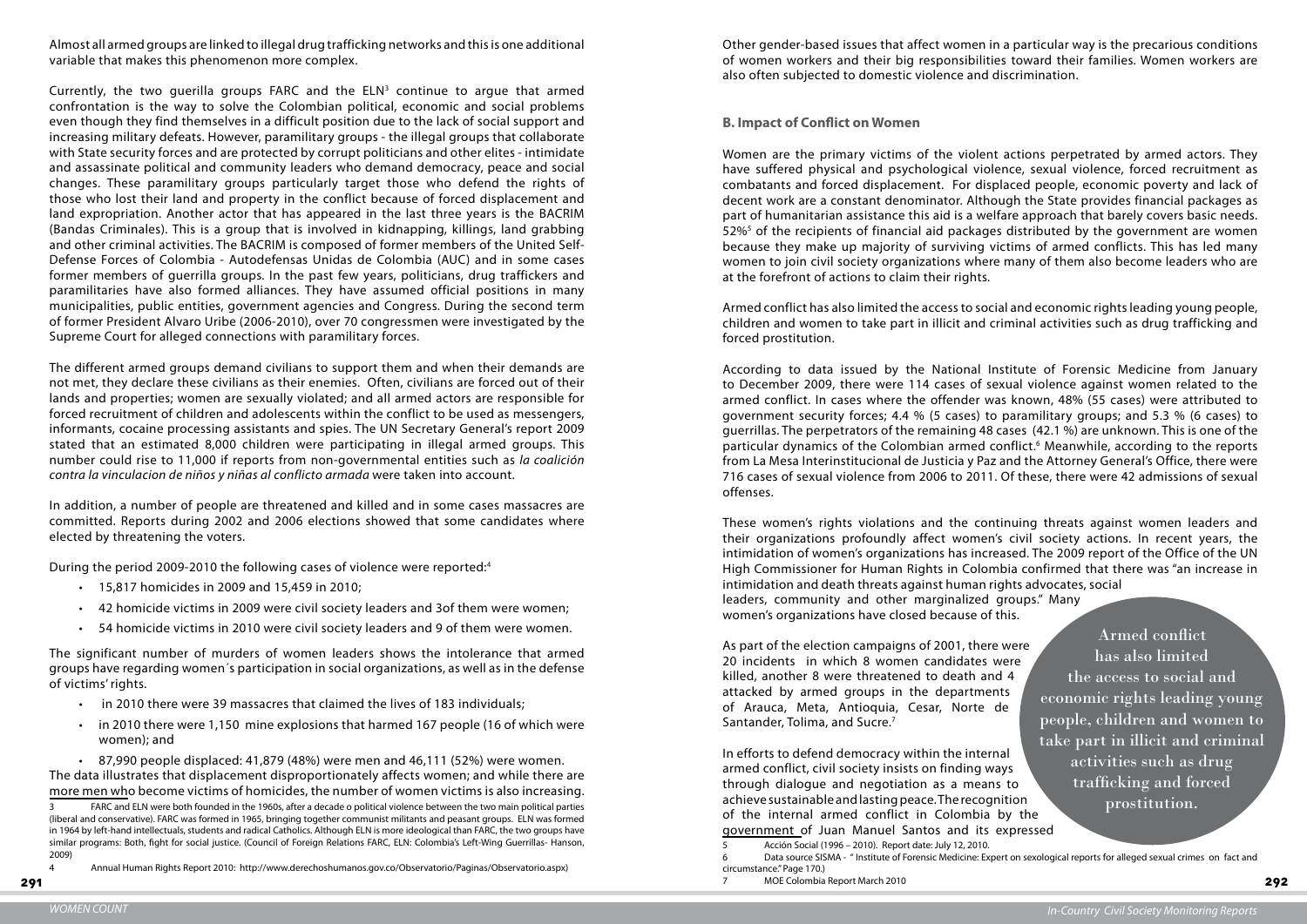commitment to human rights opened the possibility of a political settlement.

Colombia does not have a National Action Plan on SCR 1325. However, several organizations are working to influence the implementation of SCR 1325 and to give visibility to women`s roles in the prevention of conflicts, promotion of justice for women victims, and incorporation of a gender perspective in programs at the national level. Laws and policies have been adopted to overcome armed conflict and address human rights violations.<sup>8</sup> The most important are:

At national and regional levels, there are many initiatives for peace-building and development aimed at the reorganization of civil society and strengthening the fragile democracy in the country. This work also aims to defend and guarantee the Rights to Truth, Justice and Reparation, political participation, reconciliation and conflict management, as well as longterm productive projects that empower women and society.

#### **C. Relevant Policies**

- **1** The Justice and Peace Law (Law 975 of 2005) is a legal framework created for the demobilization of illegal armed groups. This law also recognizes the importance of ensuring the rights of victims, although little progress has been made since its implementation;
- **2** The Administrative Reparation Program, set up under Decree 1290 of 2008, is an individual redress program in which all victims of conflict have access. The program has been criticized because it focuses solely on monetary compensation. Moreover, many victims have not been able to seek justice because of the unreasonable requirements to prove that sexual violence has been committed.
- **3** The Law of Victims (Law of 1448 of 2011) includes measures that ensure victims' rights, particularly in the areas of reparation and land restitution including specific measures regarding women victims of gender-based violence;
- **4** The National Commission for Reparation and Reconciliation,<sup>9</sup> created within the framework of the Justice and Peace Law, has developed a process where victims throughout the region produce reports that describe the extent and impact of the Colombian conflict on civil society.

Table 1: Women's representation in government ministries, Senate and House of **Representatives** 

Furthermore, the Constitutional Court has played an important role in guaranteeing women's rights in the context of conflict. It is important to highlight decision T-025 of 2004 and the follow-up directives or orders (autos) that seek to transform the situation of the displaced population. Additionally, Order (auto) 092 of 2008 notes that forced displacement has had a disproportionate impact on women. Finally, Decision T-496 of 2008, orders the government to develop a protection strategy for victims of the conflict, taking into account gender-specific risks.

In all these developments, the women's movement in Colombia has played a key role. Although women's participation in decision-making bodies (legislative, judicial and administrative) is limited, women's voices have been heard in the processes of development and review of relevant regulations and policies on peace and security.

## **II. Data Presentation and Analysis**

#### **A. Participation**

#### **Indicator 1 - Index of women's participation in governance (% women in senior positions Cabinet/Council of Ministers, parliament, local governance)**

The implementation and monitoring of Law 581 of 2000, known as the "quotas law," was set to guarantee at least 30% women's participation at all levels in the branches of government and other State institutions. Although women are well represented in senior levels of the national government like ministries, their participation is still very limited in popularly elected positions such as mayors or governors. In spite of the limited women's representation in Congress, an assembly of women has been set up by different political movements and parties to promote bills that promote and protect women's rights. Between 2009 -2010, women's political participation increased by 7%. In 2010-2014, there is an increase of 30% (see table 1) in the cabinet of ministers and in the parliament, but the historical performance remains very low with no substantial differences when compared with male participation. Women's leadership is recognized at the local level primarily in departmental assemblies and municipal councils, but men's participation remains higher.

| <b>ICPICSCIRALIVES</b>      |                                              |                                               |  |  |
|-----------------------------|----------------------------------------------|-----------------------------------------------|--|--|
|                             | 2009-2010                                    | 2010-2011                                     |  |  |
| Government<br>ministries    | 23% (3 women out of 13<br>Ministers)         | 30.7 (4 women out of 13<br>Ministers)         |  |  |
|                             | 2006-2010                                    | 2010-2014                                     |  |  |
| Senate                      | 23 % (3 women out of 13<br>Senators)         | 16 % (4 women out of 13<br>Senators)          |  |  |
| House of<br>Representatives | 0.6% (1 woman out of 166<br>Representatives) | 12 % (20 women out of 165<br>Representatives) |  |  |

Source: Registry of Civil Status. Processing Council for Gender Equality

It's important to point out the inclusion of women in the candidates' lists. However, this does not necessarily mean it represents women's interests. For example some women who make it to the candidates' lists represent "para-political" ("parapoliticos") family members (politicians involved with paramilitaries) and do not have any policies regarding women`s interests in their plans and programs.

Threats and harassments from armed groups against women candidates and their families is also a major obstacle to women's political participation.

#### **Indicator 2 - Percentage of women in peace negotiating teams**

| Table 2: Women's participation in peace negotiation government-guerillas                         |           |                                              |       |
|--------------------------------------------------------------------------------------------------|-----------|----------------------------------------------|-------|
| <b>Peace Negotiations</b>                                                                        | Year      | Actors                                       | Women |
| With FARC                                                                                        | 1999-2002 | guerrillas and government                    | - 0   |
| With ELN                                                                                         | 2006-2007 | querrillas and governmanet $\vert 0 \rangle$ |       |
| With AUC- The United Self-<br>Defense Forces of Colombia<br>(Autodefensas Unidas de<br>Colombia) | 2004      | Paramilitaries and<br>government             | 0     |

<sup>293&</sup>lt;sup>9</sup> 9 See further information on The National Commission for Reparation and Reconciliation on http://www.cnrr.org.co

<sup>8</sup> Recently on August 2011, the High Counselor for Women expressed her commitment on incorporating SCR 1325

of UN on the Women´s Public Policy in Colombia. However, the National Action Plan (PNA) has not yet been developed.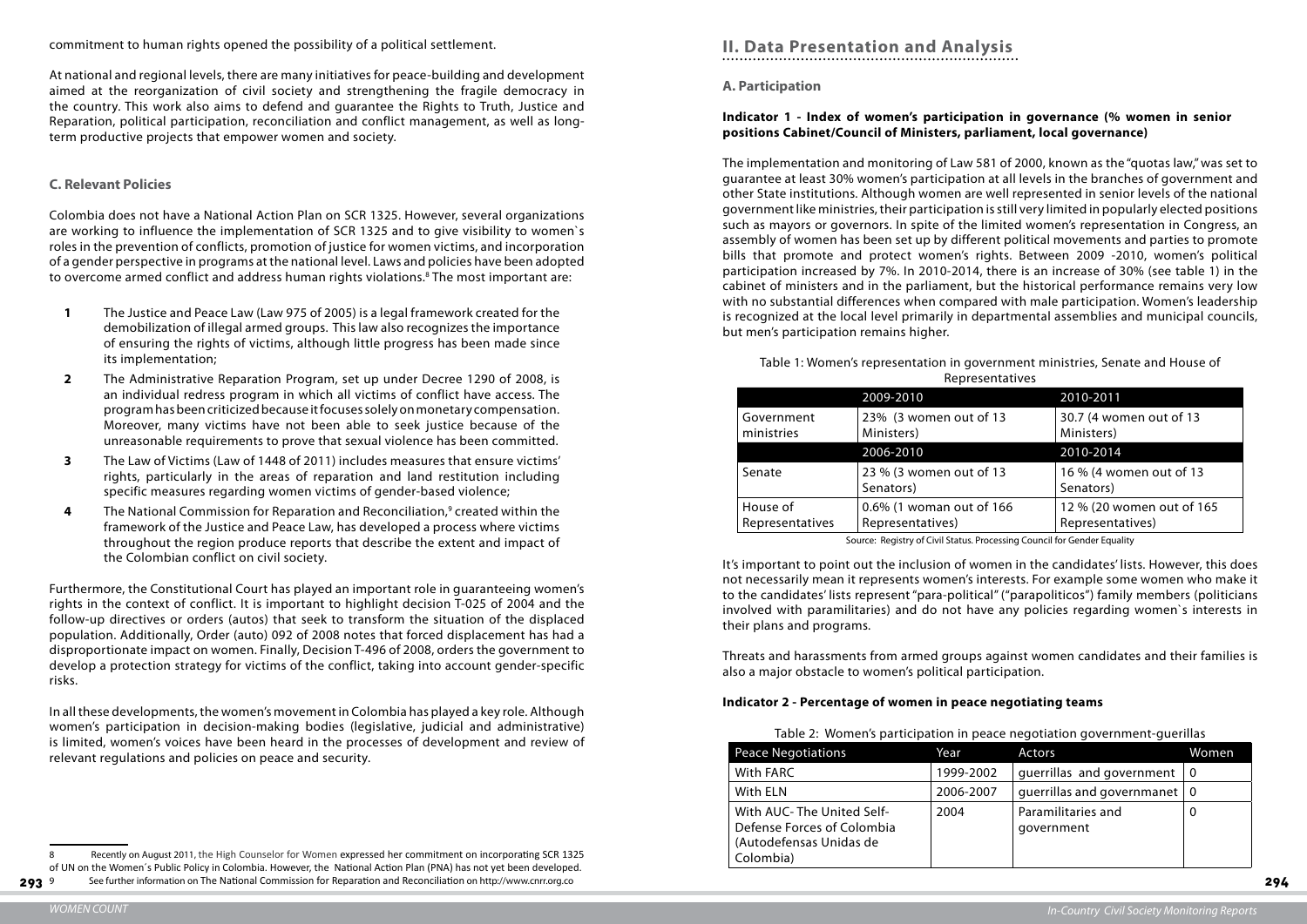As part of the dialogues between the Government and FARC, a Thematic Committee was created to serve as a mechanism for consultation on the topics and methodology of the negotiation. The Thematic Committee consulted civil society, which was represented by the women's peace movement and women from the guerrilla groups. However, civil society did not provide any input to the negotiations.

The women's movement did not achieve consensus regarding women's participation in the peace negotiations. For some women's organizations, the participation of women was essential to influence the agenda and incorporate the interests and needs of women. However, other women's groups felt that the participants in the peace negotiations (both from the armed groups and government) were not the most relevant or appropriate ones and

therefore they did not want to negotiate with those who did not represent their interests. As a result, there were no women in the 2004 negotiation between the Government and the AUC.

In the eighth round of exploratory conversations between the Government and ELN guerrillas that took place in Habana Cuba in 2007, civil society was involved through the NPC. The women's groups were asked to suggest names of delegates to the negotiation as well as to provide inputs to the methodologies of the negotiation.

To respond to the gap in representation of women and other important actors, peace facilitation committees were created to ensure participation and substantive contributions to peace negotiations and other peace processes. From 2000-2007, high profile women participated in this committee: Patricia Lara (social researcher and academic); Maria Mercedes Gomez (director of communications of the newspaper El Colombiano of Medellin); and female politicians like the presidential candidate Maria Emma Mejia, among others.

> 2010 statistics indicate that women's participation in the armed forces is very low. The Army has a total of 224,373 members, out of which 1,379 or 0.61% are women; the Navy has 31,552 members of which 572 or 1.81% are women; and the Air Force has 10,273 members of which 642 or 6.25% are women. In all three branches of the armed forces, most of the women are in the lower levels of the hierarchy. There are no women in top positions.<sup>10</sup>

The National Peace Council created under the law 434 of 1998, between the years 1999- 2002, involved 3 women and 63 men who were responsible for methodological issues and formulating recommendations for the peace process. Representatives of indigenous people, women, children, demobilized armed actors, farmers, peace organizations, businessmen, human rights advocates, government institutions that guarantee human rights participated in this process and provided policy suggestions.

During the years 2000-2010, multiple women peace initiatives arose. Women's organizations including national and regional networks mobilized for peace. Some of the important initiatives were: Women's Initiative for Peace - Iniciativa de Mujeres por la Paz (IMP), the National Women's Network - Red Nacional de Mujeres (RNM), La Ruta Pacifica de Mujeres who promoted actions for peace building, humanitarian agreements and justice for women survivors of armed conflict. Regional initiatives focused on topics such as mediation and resolution of local and regional conflicts particularly in places where State institutions are weak or absent such as in indigenous communities.

#### **Indicator 3 - Index of women`s participation rate in the Justice and Security Sector (% of women in the military, police, and judiciary system at all levels)**







Source: Ministry of National Defense, 2010

Since 2010, administrative officers in the Armed Forces have been given the opportunity to rise up to the rank of General, but so far no woman has been selected. Given this opportunity, there is a possibility that 57 women from the batch who will study intelligence, communications and logistics and who will graduate in December 2012 could rise to the rank of General 27 years later.

To respond to the gap in representation of women and other important actors, peace facilitation committees were created to ensure participation and substantive contributions to peace negotiations and other

peace processes.

<sup>10</sup> Ministry of National Defense, 2011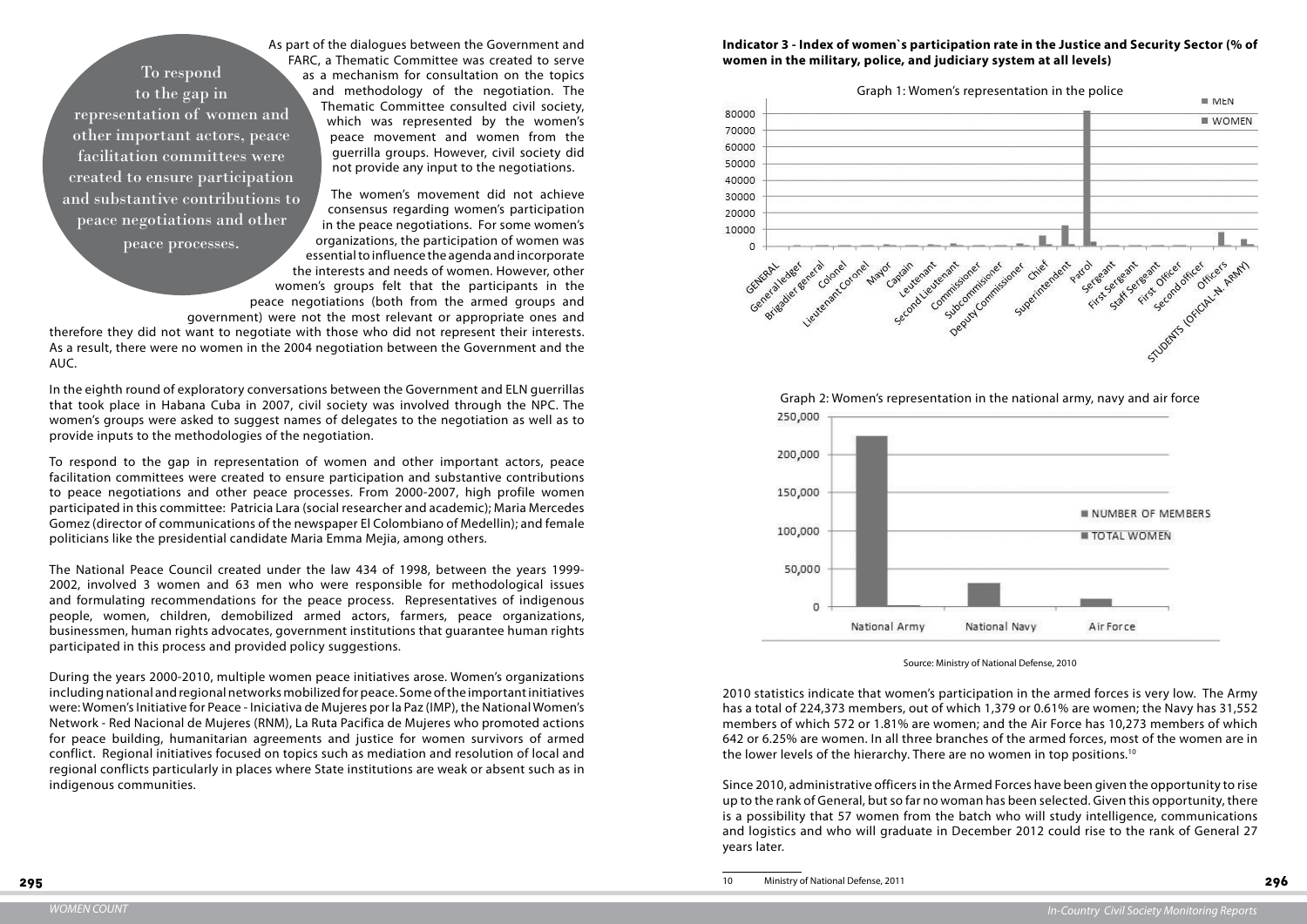Women's participation in the National Police generally has a similar trend. However, some possibility of women reaching higher levels of power in this institution is more evident. One female officer has reached the ranks of General and Brigadier General.

In the military and police forces, women's participation is very low and it is even lower in senior positions. In the judiciary, even though women's representation has increased, women remain in lower level positions.

At other levels of the judiciary branch, there were 22,321 women judicial workers: 10,979 (49%) are women and 11,342 (51%) are men. These numbers include judges and employees.<sup>11</sup> The proportion of men and women is more or less equal, but as hierarchy ascends, women's representation decreases.

#### **Indicator 4 - Percentage of women in peacekeeping missions, disaggregated at all levels**

According to the United Nations, on December 2008, Colombia sent seven men officers to support the Stabilization Mission in Haiti (MINUSTAH). In this period, Colombia ranked 103rd out of the 120 troop/police contributing countries.

As of December 2010, Colombia supported MINUSTAH with 33 police officers (2 of these are women), which brings its ranking among troop/police contributing countries to 84. During the same period, no records were found on military women participating. By July 2011, Colombia sent 20 police officers, 2 of them women. There was no data or information found on the roles women held in these missions carried out in 2008-2011.

Even though the Security Council recognizes the important role that women have in the implementation of Resolution 1325, in prevention, conflict resolution and in peace building, comparing the number of troops and police sent by Colombia, women constitute less than 1% of the Colombian troop contributions. This probably has to do with the fact that women's presence in the military and police force is a phenomenon that has happened only in recent years. It wasn't until 1976 that female officers entered the ground force and in 1982-1984 in the navy and air force. It is important to mention the impact women can have in peace building and it becomes interesting to do further research on the changes women have brought with their presence in these sectors. It is also important to note that based on the data from the periods mentioned, women's presence in the Colombia military and in the UN peacekeeping missions are emerging.

#### **Indicator 5 - Number and percentage of women in each type of constitutional or legislative review**

The organ that carries out the review of the constitutionality of laws is the Constitutional Court, which has only 1 female judge - which represents 11%. In the State Council that performs the review of the legality of decrees and other regulations of lower rank, 25% of the judges are women.

Even though there is only one woman in the Constitutional Court, this institution has been significant in the defense of women's rights and has increased the visibility of discrimination and violence against women.

In recent years, Congress has made progress in putting forth laws that impact on women. The "Women's Bench" has been fundamental. It was established in 2006 as an "accidental bicameral commission" on the rights of women. In this commission all women that make up Congress seek to promote bills in favor of women. There are three issues on the agenda of the

Women's Bench: violence against women; women's participation in political parties; and the consolidation of the Commission. One of the Bench's most important achievements was the passing of the law 1257(of 2008) on violence against women (Humana's Corporation, 2008). This has been important for promoting the inclusion of provisions of women's rights in the bills such as the recently passed law of victims (Law 1448 de 2008).

#### **Indicator 6 - Percentage of Civil Society Organizations in Task Forces on SCR 1325 and 1820 (out of total TF members)**

In Colombia there have been peacebuilding initiatives that respect and guarantee the rights of women in the context of armed conflict, and that are associated with SCR 1325. National networks and community based organizations (about 17 NGOs in total assume their processes as part of SCR1325. Of these, three NGOs are national, three regional networks and eleven women civil society based NGOs.) However, there are a number of NGOs that do not adopt the framework of SCR 1325 nor perform actions under it.

The promotion of peace, negotiation and participation of women are issues on which all organizations agree, and also a large part of the organizations support women victims of armed conflict, especially their protection and the pursuit of justice.

It is however, a challenge for women's organizations and networks to advocate and promote the development and implementation of a national action plan. It is important to lobby the national Government to honor its obligation and coordinate State institutions responsible for the implementation of a national action plan on SCR 1325.

#### **B. Prevention and Protection**

#### **Indicator 7 - Number of SGBV cases reported and percentage investigated, referred, prosecuted and penalized (out of total reported)**

In September 2010, data from the Attorney General's Office revealed that progress in the prosecution of sexual and gender-based violence was very limited. The few developments are concentrated on those cases that are part of the Annex Act reserved 092 of 2008, by which the Constitutional Court urged the Attorney General's Office to promote investigation and give it the highest priority.

Table 3: Number of SGBV cases reported and investigated under the order 092/2008 of the Constitutional Court

| Cases of the<br>constitutional order<br>092 2008 | Reported cases out<br>of the Order 092 | <b>Total cases</b>                                                     |
|--------------------------------------------------|----------------------------------------|------------------------------------------------------------------------|
| 140                                              | 65                                     | 205                                                                    |
| 16                                               |                                        | 17                                                                     |
| 17                                               | 2                                      | 19                                                                     |
| 4                                                | 0                                      | 4                                                                      |
| 14                                               | 0                                      | 14                                                                     |
| 201                                              | 68                                     | 269                                                                    |
|                                                  |                                        | Source: Attorney General's Office, right of petition in September 2010 |

nce, right of pet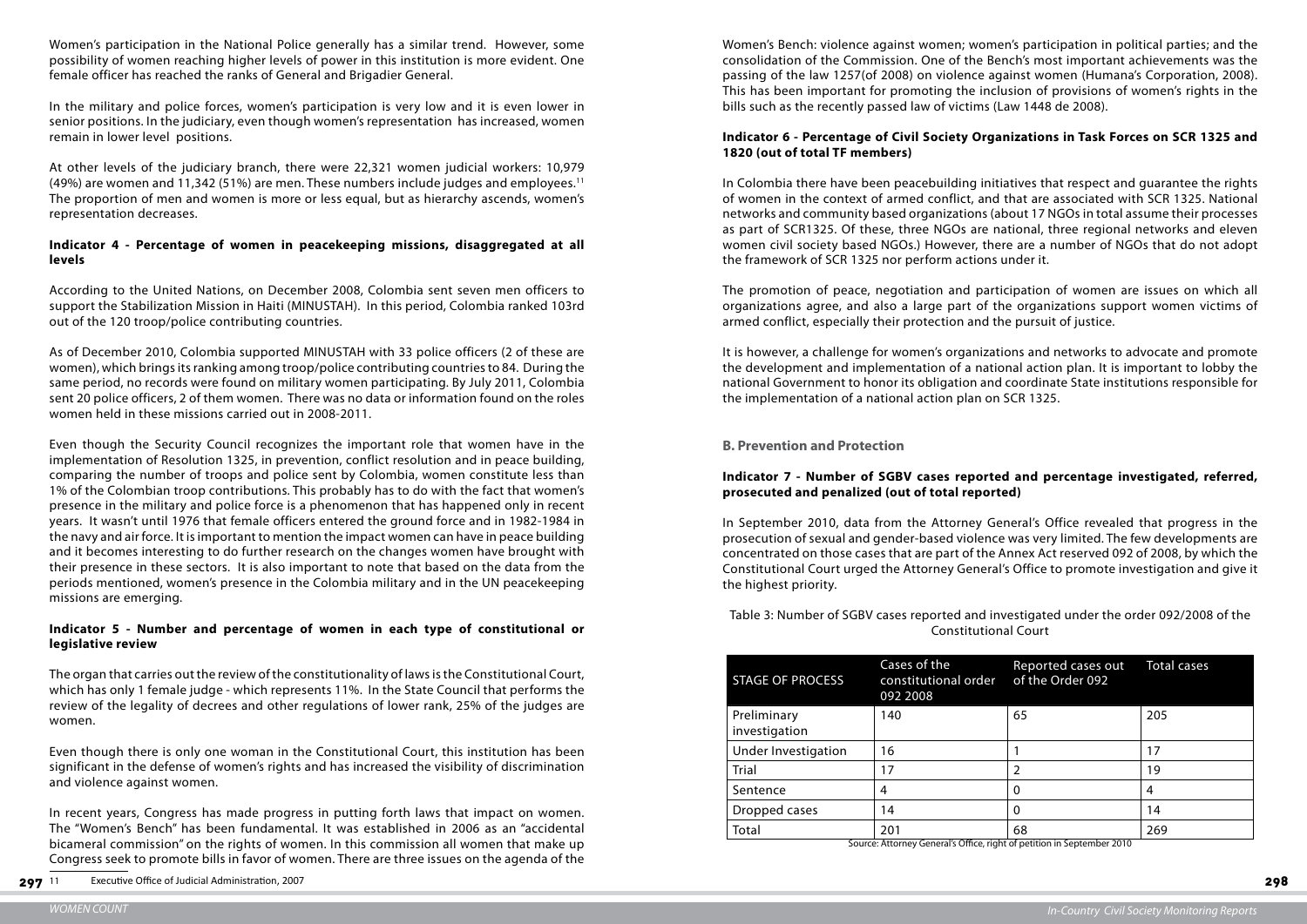#### *Justice and Peace Process - law 975/2005*

The 2005 Justice and Peace Law (Ley de Justicia y Paz, 975/2005) mandated implementation of a reintegration process for former combatants and offered a framework for ensuring justice and reconciliation. Victims were promised reparations, while former combatants were offered incentives to abandon violence. The government established the National Commission for Reparation and Reconciliation - Comisión Nacional de Reparación (CNRR), a transitional justice mechanism effectively structured for involving women and addressing their priorities and needs. The government gave it eight years to complete work. The CNRR's overall mission is to help ensure that all victims of the armed conflict have access to truth, justice, and full reparations as well as guarantees against future harm so as to promote peaceful coexistence and reconciliation. In carrying out its mandate, the CNRR seeks to ensure the success of national and local reintegration efforts in demobilizing guerillas and paramilitaries as well as transitional justice efforts in promoting victims' rights, reparations, and reconciliation. The 13 commissioners represent key State agencies, government institutions, civil society, and victims.

From 2006 to March 2011, under the Justice and Peace law process there were 716 victims of sexual crimes reported. According to the Attorney General's Office, on April 2011, 66 cases were investigated, 11 were judged and no cases were sentenced.<sup>13</sup>

an efficient registration system; excessive emphasis on the testimony and physical evidence; absence of differential gender-based approaches in investigation; and lack of protection programs and proper physical, mental and social-psychological assistance with a health and gender approach.<sup>14</sup>

The Institute for Inclusive Security worked intensively with commissioners, commission staff, government representatives, and various civil society organizations to facilitate and aid the CNRR in addressing gender in its operations. Mainstreaming gender involved advocacy for particular women to serve as commissioners, support for the creation of a gender unit within the commission, close collaboration with women's civil society organizations, capacity building for prosecutors and magistrates, and technical assistance to commissioners and staff.12

In Colombia there is a huge under-reporting of crimes related to sexual violence. This is due to many causes that include the lack of guarantees that the complaint will be duly processed; lack of trust in State institutions; the security problems faced by victims seeking justice; and the discriminatory treatment against women victims. There are many other obstacles that women victims of sexual crimes face, such as the absence of

Despite the orders issued by the Constitutional Court under the Order 092 of 2008, there has not been a policy designed to adequately prevent sexual violence, protect victims or punish perpetrators.

12 The Institute for Inclusive Security Hunt Alternatives Fund, Initiative for Inclusive Security Colombia March

13 Attorney General's Office, Right of Petition Response, April 2011

299 14 Bureau of Justice and Peace Agency, March 2011

| Table 4: Gender-responsive laws and policies |                                                             |                                                                                                                                                          |  |
|----------------------------------------------|-------------------------------------------------------------|----------------------------------------------------------------------------------------------------------------------------------------------------------|--|
| Laws / Policies                              | Law                                                         | Description                                                                                                                                              |  |
| Equality and<br>Violence                     | Law 51 of 1981                                              | Adopts the CEDAW (Convention on the<br>Elimination of All Forms of Discrimination<br>against Women).                                                     |  |
|                                              | Law 35 of 1986                                              | Adopts the UN Convention on women's<br>political rights                                                                                                  |  |
|                                              | Law 248 of 1995                                             | Adopts the Convention Belém do Pará (Inter<br>-American Convention on the Prevention,<br><b>Punishment and Eradication of</b><br>Violence against Women) |  |
|                                              | Act 581 of 2000 (30%<br>quota for women's<br>participation) | Fees for women's participation in the public<br>sector (in administrative responsibilities)                                                              |  |
|                                              | Law Act 1257 of 2008                                        | GBV prevention and punishment                                                                                                                            |  |
|                                              | Law 823 of 2003                                             | Promotes equality of opportunities for<br>women.                                                                                                         |  |
|                                              | Law 1009 of 2006                                            | Creates a permanent Observatory of Gender<br><b>Issues</b>                                                                                               |  |
| Armed conflict<br>/ Transitional             | Order 092 of 2008                                           | On Forced displaced population, focusing on<br>women's rights                                                                                            |  |
| Justice                                      | Law 599 of 2000                                             | Criminal code: it includes penalties relating<br>sexual violence and crimes against IHL                                                                  |  |
|                                              | Law 742/2002                                                | Adopts the Rome Statute of the International<br>Criminal Court.                                                                                          |  |
|                                              | Law 975 of 2005                                             | Justice and peace law. Adopts transitional<br>justice mechanisms                                                                                         |  |
|                                              | Victim Act of 2011                                          | Creates the legal framework relating<br>reparation and land restitution for victims of<br>the Colombian armed conflict                                   |  |
| <b>Other Laws</b>                            | Law 82 of 1993                                              | Provides special support for female heads of<br>households                                                                                               |  |
|                                              | Act 731 of 2002                                             | <b>Protects Rural Women</b>                                                                                                                              |  |
|                                              | <b>Political Reform Law-</b><br>Statutory of 2011           | Creates a 30% quota in the electoral lists                                                                                                               |  |
|                                              | <b>CONPES 91 of 2005</b>                                    | Targets and strategies for achieving the<br>Millennium Development Goals-UN 2015                                                                         |  |
|                                              | Law 509 of 1999                                             | Social security for community mothers<br>(women who take care of children and are<br>local government)                                                   |  |

paid by local government)

Source: Congress of the Republic and Ministry for Women's Equality

#### *Quality of laws:*

There are no defined parameters for measuring the quality of these laws. The working group responsible for this section of the report selected them based on their intersection with SCR 1325.

In Colombia there is a huge underreporting of crimes related to sexual violence. This is due to many causes that include the lack of guarantees that the complaint will be duly processed; lack of trust in State institutions; the security problems faced by victims seeking justice; and the discriminatory treatment against women victims.

<sup>2011)</sup>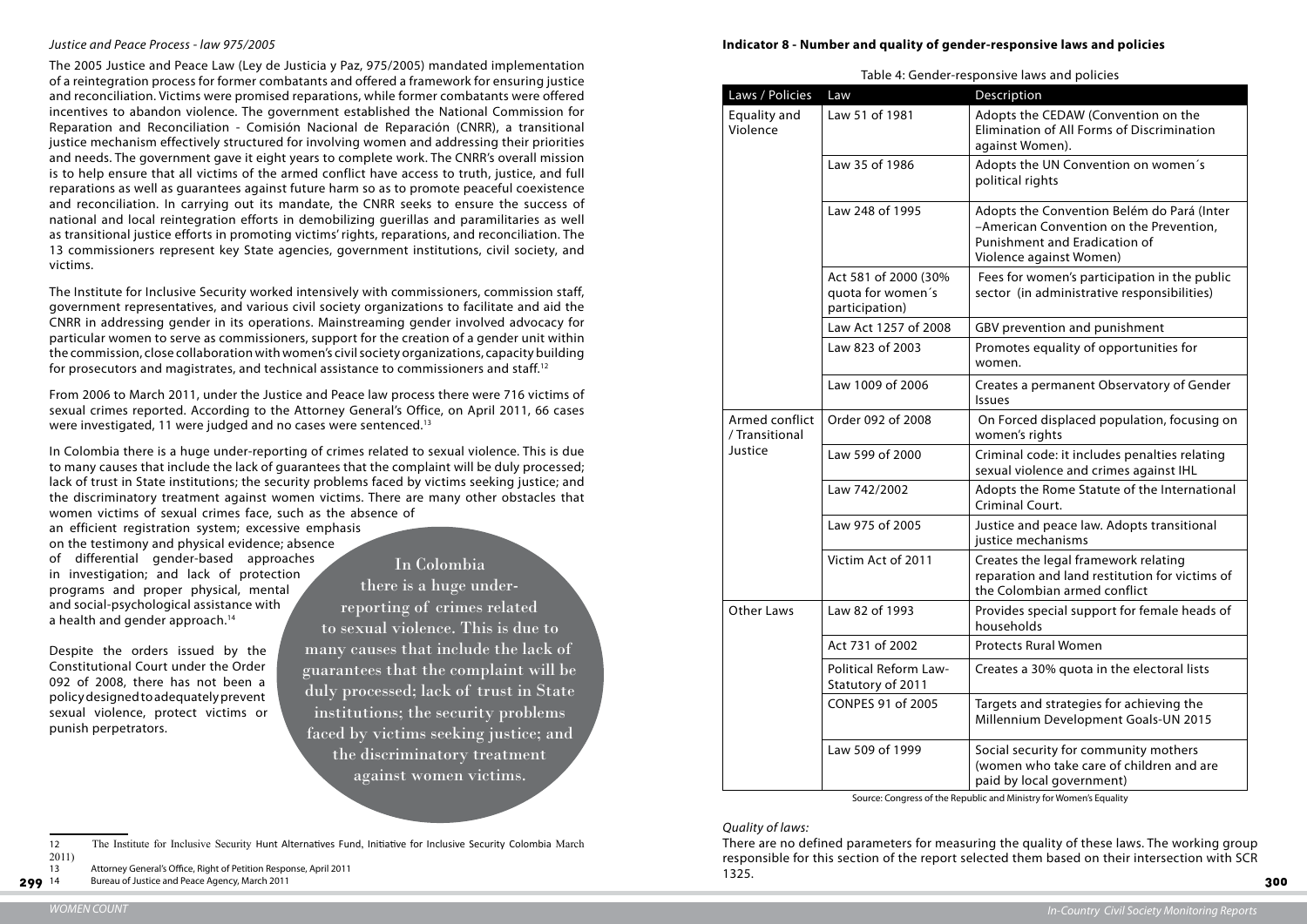us men) who receive humanitarian aid % Women who received humanitarian aid

Colombia has developed comprehensive legislation in favor of women's rights. These groups of laws and regulations have made an important advancement on gender issues as part of the international Latin American Convention System of Women and Human Rights. The law 1257 of 2008 on violence against women, the Law of Parties and the quota law of 581 of 2000 guarantee women's participation, power and decision making; and oblige political parties to ensure that at least 30 percent women make up their candidates' list.

There is another group of laws and regulations related to victims of armed conflict. The Auto 092 of 2008 of the Colombian Constitutional Court requires government programs for protection and care for women victims of conflict. The Act 2011, (Law of Victims and Land) guarantees that the State and society work together in order to repair and return the lands taken away from victims. This represents an important development for women survivors of the armed conflict. Other laws contain chapters that have reference to international humanitarian law, which define sexual violence as a crime of war and against humanity. Law 742 is in line with the Rome Statute of the International Criminal Court.

The third group of laws encompasses laws that contribute to equality and counter gender discrimination. However, many of these laws have not been properly implemented due to lack of political awareness, among other things. It is important to develop an ongoing advocacy to implement public policies. It is also crucial to use a comprehensive gender and diversity approach that reflects the needs and situations of conflict survivors and enforce the orders of the Constitutional Court.51,073; 42,213; 5,142; 333,970; 56,215

#### **Indicator 9 - Number and nature of provisions/recommendations in the TRC and other transitional justice reports on women's rights**

Table 5: Percentage of men and women in reparation processes

| Reparation                              | <b>MEN</b> |                  | <b>WOMEN</b>        |       | Total     |           |
|-----------------------------------------|------------|------------------|---------------------|-------|-----------|-----------|
| Management                              | Requested  | <b>Delivered</b> | Requested Delivered |       | Requested | Delivered |
| For all crimes                          | 291,650    | 51,073           | 42,213              | 5,142 | 333,970   | 56,215    |
| For crimes<br>against sexual<br>freedom | 239        | 3                | 593                 | 27    | 832       | 30        |

Colombia does not have a Truth Commission. However, there are other transitional justice mechanisms aimed to guarantee the rights of victims. However, none of them focus specifically on women's rights. Some mechanisms deal with some forms of violence that specifically affect women (please see response to indicator 7). The Government established an individual administrative reparation program under the Decree 1290 of 2008 wherein half of the compensations were awarded to people who managed to prove their status as victims.

The violations referred to in the Decree are: forced disappearance, kidnapping, injury and psychological violence (whether they resulted in permanent disability or not), torture, crimes against sexual freedom and integrity, illegal recruitment of children and forced displacement. This program has received criticism from civil society and particularly from women for the following reasons: 1) The very low amounts of compensation; and 2) The stringent requirements, which leave out many victims that seek justice, especially women who are affected by sexual violence.

#### **Indicator 10 - Extent to which gender and peace education are integrated in the curriculum of formal and informal education**

The Ten-Year Education Plan (2006-2015) includes a chapter on peace education, coexistence and citizenship. It also includes the importance of educating on values, conflict resolution and anti-corruption. The Plan mentions the importance of mainstreaming gender in educational strategies. The Ministry of Education is implementing three cross-cutting programs called "Eduderechos." These programs provide a differentiated approach to gender and sexual health based on the criteria of equality, which signals an important advancement in the inclusion of diversity in formal education. It is important to implement a program that specializes in peace and human rights education with a differentiated approach that addresses and promotes a culture of peace, knowledge development, equity, inclusion and respect for diversity and human rights.

#### **Indicator 11 - Percentage of women (versus men) who receive economic packages in conflict resolution and reconstruction processes**

| Table 6: Percentage of women (versus men) who receive huma  |                              |  |  |
|-------------------------------------------------------------|------------------------------|--|--|
| % Men who received humanitarian aid 40 % Women who received |                              |  |  |
| 48%                                                         | 52%                          |  |  |
|                                                             | Source: (Acción Social 2010) |  |  |

#### Source: (Acción Social 2010)

Women make up a slight majority of the beneficiaries of economic packages due to the fact that most of the surviving victims are female heads of households. It is important to mention that most of these women are receiving benefits because homicides and forced disappearances have been directed mostly against men, leaving women alone and widowed. It is important to note that humanitarian aid packages do not address the specific needs and interests of women. The packages are distributed as welfare assistance leaving out important social processes like education, training, psychological assistance, etc. that empower people, especially indigenous and peasant women who are victims of violence and poverty. Indigenous leaders have pointed out that the policies behind humanitarian aid sometimes reinforce women's reproductive role and add to their many responsibilities to their families and communities. They do not contribute to women's economic and social empowerment and processes of autonomy. These policies make them dependent on the State and other institutions. It is crucial to provide psychosocial care for female victims of conflict. However despite an order from the Constitutional Court (Order 092 of 2008), such service has not been provided.

#### **C. Promotion of a gender perspective**

#### **Indicator 12 - Detailed breakdown of gender issues addressed in peace agreements**

No gender issues were incorporated in peace dialogues or in any peace agreements during the years 2000-2007.

Civil society had an active role in the construction of the thematic, methodological proposals and advocacy as a third party in these dialogues. As a result of civil society advocacy, a women's hearing on the economy in the context of the peace negotiations with FARC was held in 2000. Women's participation was not decisive, but contributed in the facilitation of the process. In the eighth round of negotiation with the National Liberation Army - Ejército de Liberación Nacional (ELN), 4 women participated, 2 of them from the women's movement. The women raised the importance of the application of SCR 1325 and the inclusion of women in peace negotiations.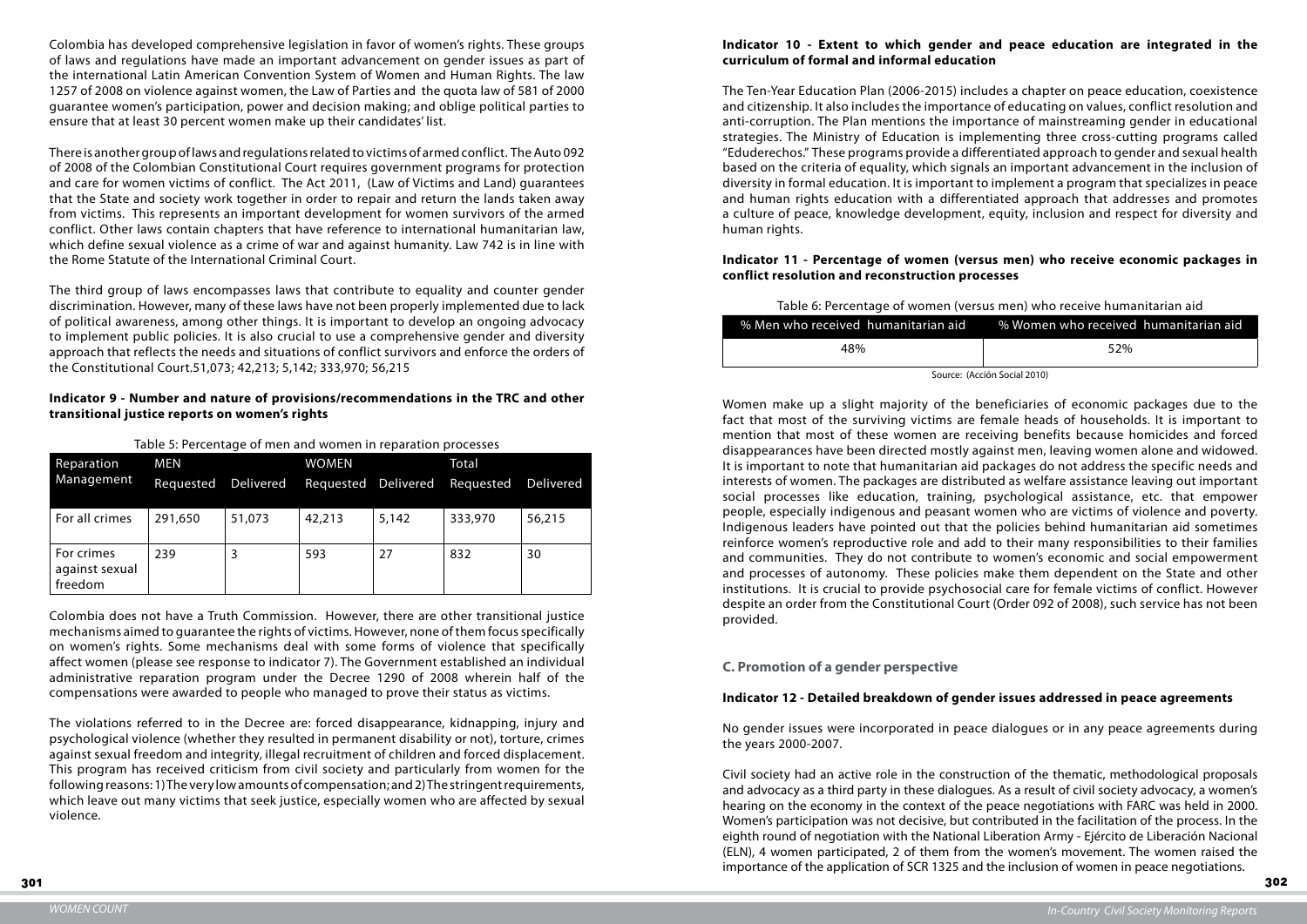**Indicator 13 - Number and percentage of pre and post-deployment programmes for military and police incorporating SCR 1325, SCR 1820, international human rights instruments and international humanitarian law**

Table 7: Programmes for military and police incorporating SCR 1325, SCR 1820, international human rights instruments and international humanitarian law

| Program                                                                                                                                                                                                                                         | Objectives                                                                                                                                                                                             | <b>Beneficiaries</b>                              |
|-------------------------------------------------------------------------------------------------------------------------------------------------------------------------------------------------------------------------------------------------|--------------------------------------------------------------------------------------------------------------------------------------------------------------------------------------------------------|---------------------------------------------------|
| Training                                                                                                                                                                                                                                        | Implement measures<br>for training and<br>internalizing human<br>right-mainstreaming and<br>promoting International<br>Humanitarian Law and<br><b>International Human</b><br><b>Rights Instruments</b> | Police and military forces                        |
| Strategic Plan for the<br>educational system                                                                                                                                                                                                    | Implement gender<br>equality                                                                                                                                                                           | <b>Police and Military Forces</b>                 |
| <b>Single Teaching Model</b><br>MUP (Modelo Único<br>Pedagógico)(A single<br>teaching model is a<br>teaching program<br>with a Human Rights<br>and International<br>Humanitarian<br>law perspective,<br>implemented by the<br>military forces.) | Prevention of sexual<br>violence against women,<br>children and adolescents<br>in the context of armed<br>conflict                                                                                     | <b>Police and Military Forces</b>                 |
| <b>Attention to victims</b>                                                                                                                                                                                                                     | Strengthen links between<br>police and military forces<br>and civilians                                                                                                                                | Afro-Colombians indigenous,<br>women and children |

Source: Right to petition in August 2011

In November 2010, the Ministry of Defense approved a policy on sexual and reproductive rights with emphasis on HIV/AIDS prevention. The objective of this program is to promote and guarantee the sexual rights of members of the security forces as well as promote gender equality. These actions also promote compliance with public policy and women's participation in decision-making regarding sexual rights in all units of the defense sector. The Ministry of Defense also approved and implemented Decree 11, 2010, which highlights prevention of sexual violence; protection of women and girls from gender-based violence; the need to inform competent authorities of all incidents regarding sexual acts; and to investigate and prosecute all cases of harassment, abuse, rape and any act of physical or psychological violence against women.

It is very important to fully implement this program and request compliance reports and monitor the behavior of the military sector in territories where armed conflict takes place.

#### **Indicator 14 - Allocated and disbursed funding to CSOs (including women's groups) marked for women, peace and security projects and programs**

There was no access to recent information and reports on this indicator. Information was requested from the institutions that monitor gender issues in Colombia and also from international organizations. However, accurate analysis requires more time to organize recent data as well as more gender focused research. **peace and security projects and programs** 

#### **Indicator 15 - Allocated and disbursed funding to governments marked for women,**

The percentage of aid disbursed by the donor community for programs aimed to promote gender equality and women's empowerment range from 1% to 11%15 of the total ODA, and it hardly contributes to promote gender capacities in government institutions or in women's organizations. The humanitarian aid in 2007 amounted to almost 11% of total ODA.

#### **Indicator 16 - Percentage of women's representation as peace-builders and decisionmakers in media content**

The researchers decided not to workwith this indicatorbecause there was no accesstocomplete information and more time for systematic research would have been required.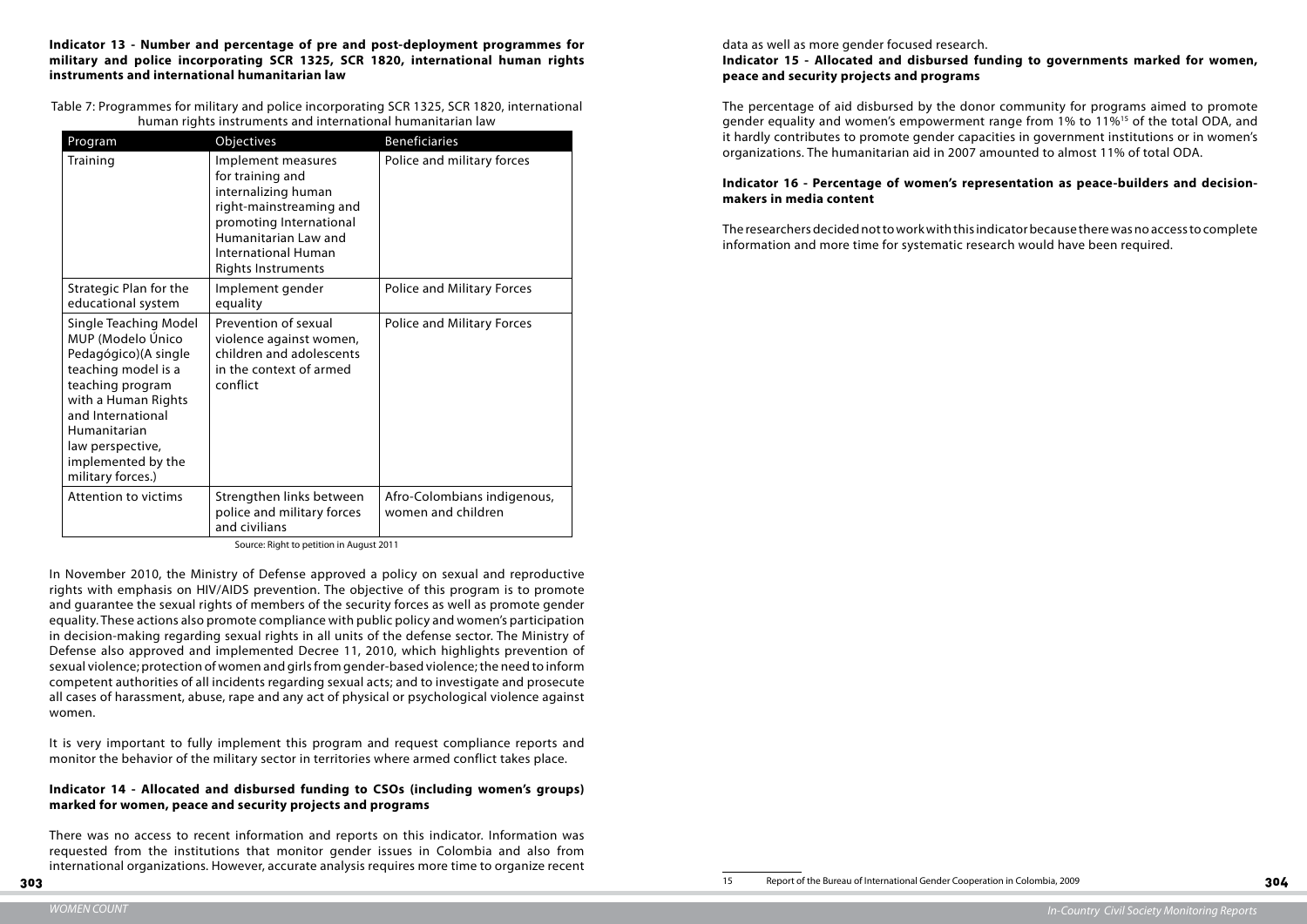• Strengthen partnerships with the government in order to implement SCR 1325 and its

• Lobby the Gender Congress Commission regarding SCR 1325 and other laws and

# **III. Conclusions and Recommendations**

Women's participation in decision-making scenarios in Colombia is weak, especially in high courts and in the security sector. The same could be said in peace-building processes, indicating that we are far from political parity. Women's participation is essential. However, there has been criticism from a feminist perspective regarding women's participation in the security sector. This is because there is no agreement on what security means and some argue that the security forces are focused on the protection of the State and not the people. Feminists also say that the military should always protect life. Despite all this it is important to point out that affirmative action for reaching gender equality has been raising awareness on discrimination.

Sexual violence against women in armed conflict is one of the most invisible types of violence against women. It is underreported because of fear, distrust in justice, and cultural barriers. The women's movement has been important because it has positioned itself and carried out important debates for the formulation of laws and mainstreaming gender in institutions.

Womens' achievements in the legislative and regulatory system are an opportunity to strengthen legal and political redress for survivors of the conflict and particularly victims of sexual violence. Gender justice has advanced on ending impunity against women victims of sexual violence. However, it has been a difficult process due to the lack of political awareness among the public. It is a challenge for institutions, social organizations and international community to raise awareness on the importance of the implementation of SCR 1325, specially in communities where there is a weak presence of government institutions like in indigenous and peasant communities who are the ones more affected by armed conflict.

- Report on the ongoing situation of women victims of conflict.
- Demand the Colombian government to honor its obligation under SCR 1325 and its supporting resolutions by formulating an action plan for its implementation.

Develop approaches and coordination mechanisms in relation to the process regarding SCR 1325 in the Latin American context with Peru, Guatemala, Salvador,

Strengthening the role and capacity of women and respect for their rights are priority areas for the Government of Colombia. Colombia is a member of the Security Council. It is important for the Colombian government to reaffirm its commitment on implementing policies, plans and programmes that broaden and strengthen the role of women in peacebuilding.

#### **Recommendations:**

*To the Colombian Government:*

Implementing SCR 1325 is fundamental in public peace and security policies:

- • It is necessary to design an action plan for its implementation.
- Strengthen the justice institutions at all levels.
- Facilitate training and education on gender and provide technical and financial resources to ensure gender justice.
- Formalize a security plan to protect human rights advocates, including women in leadership roles.
- Ensure a secure environment for women victims, organizations and institutions.
- Strengthen capacities of women's organizations to increase women's political participation.

#### *To the United Nations Security Council:*

*To NGOs and women's networks:*

- supporting resolutions.
- policies related to the issue of women and peace and security.

## *To GNWP and other international networks:*

in Colombia regarding the National Action Plan on SCR 1325 and its follow-ups and

- • Coordinate advocacy: with OEA, and UNISUR as well as the CIM. Follow the development monitoring.
- Brazil, Argentina and Venezuela.